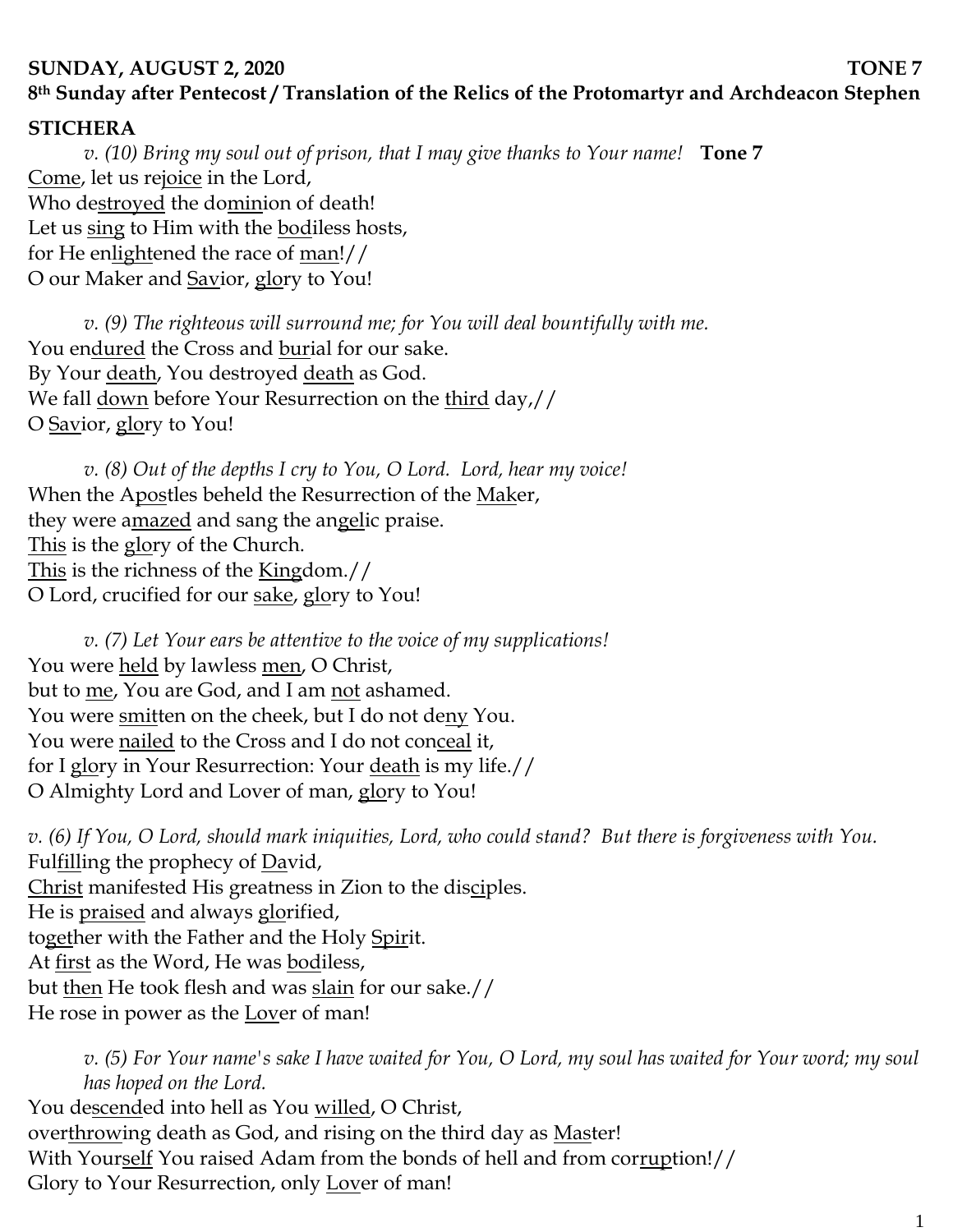*v. (4) From the morning watch until night, from the morning watch, let Israel hope on the Lord!*  **Tone 8** O Stephen, chosen by the Apostles, the first among the martyrs to suffer and the foundation of those who serve as deacons: you enlighten with unfading light those who celebrate your radiant feast with splendor, giving grace and mercy to your servants. By your prayers, O martyr, guide them to everlasting life!

*v. (3) For with the Lord there is mercy and with Him is plenteous redemption, and He will deliver Israel from all his iniquities.* O Stephen, martyr of Christ, you received a crown of grace on your head in accordance with your name.\* You adorned your neck with a chain of virtues as with gold and became an all-wise dwelling of the Wisdom you cherished, keeping it as your beloved.// Therefore you have been honored with grace and glory.

*v. (2) Praise the Lord, all nations! Praise Him, all peoples!* O most **honored** Stephen, first of the martyrs to suffer, you are crowned with grace and glory, O Apostle. When you were stoned, you offered a crown to our King and God, spiritual and more valued than gold and precious stones.// Your deeds and name are beautiful.// Keep us all in remembrance!

*v. (1) For His mercy is abundant towards us; and the truth of the Lord endures forever.*  **Tone 2** O most holy Stephen, you appeared as first among deacons and first among martyrs, for your <u>path</u> was to <u>ho</u>ly things, and you led many martyrs to the Lord. Thus, heaven was opened, and God appeared to you.// Entreat Him that our souls may be saved!

*Glory to the Father, and to the Son, and to the Holy Spirit;* **Tone 6** O Apostle Stephen, you were shown to be first among martyrs and deacons; the adornment of athletes, the strength of the faithful, and the glory of the <u>righteous</u>. As you stand before the throne of Christ, the King of all, ask that those who celebrate your honored memory may be counted worthy to be cleansed of their sins//

and to inherit the Kingdom of heaven!

 $\overline{a}$ 

<sup>\*</sup> Stephen (stefanos) = crown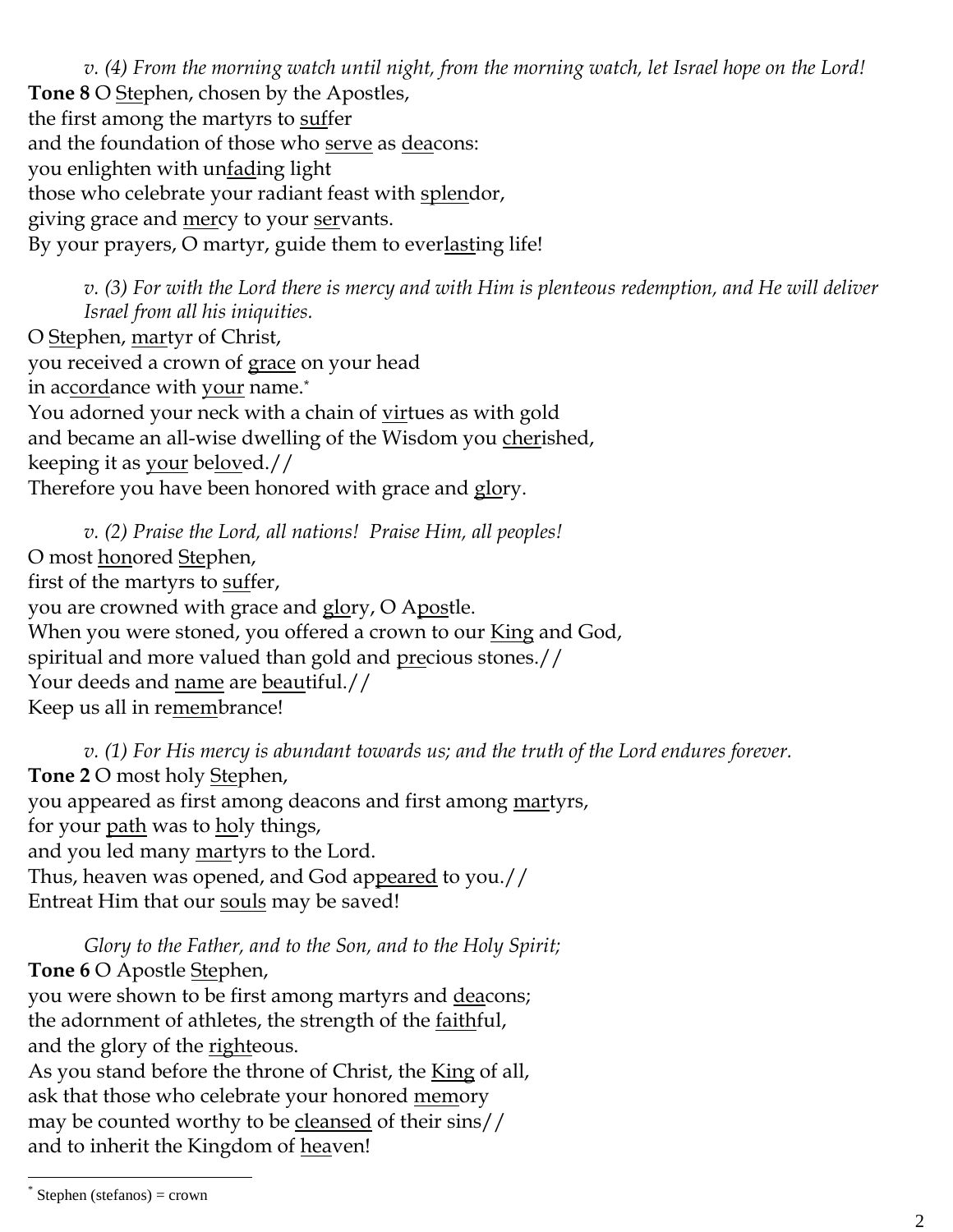*now and ever, and unto ages of ages. Amen.* **Tone 7** *(Theotokion – Dogmatikon)* No tongue can speak of your wonderful childbearing, for the order of nature was overruled by God. You were re<u>vealed</u> to be a Mother above nature, for you remained a Virgin beyond reason and understanding. Your conception was most glorious, O Theotokos! The manner of your giving birth was ineffable, O Virgin! Knowing you to be the Mother of God, devoutly we pray to you:// "Beseech Him to save our souls!"

## **APOSTICHA**

**Tone 7** As the Savior of the world You arose from the tomb. As God You resurrected the race of man with Your flesh.// O Lord, glory to You!

*v. The Lord is King; He is robed in majesty!*  Come, let us worship the One Who <u>rose</u> from the dead, and enlightened all creation! By His <u>death</u>, He saved us from the <u>tor</u>ments of hell.// By His Resurrection He has granted us eternal life and great mercy.

*v. For He has established the world, so that it shall never be moved.* You descended into hell, capturing death, O Christ. In three days You arose again, resurrecting us who glorify Your Resurrection,// O Lord and Lover of man.

*v. Holiness befits Your house, O Lord, forevermore!*  When <u>You</u> were placed in the tomb as <u>one</u> asleep, the <u>sight</u> was great and <u>awe</u>some. But when You rose on the third day as almighty God, You resurrected Adam with Yourself.// Glory to Your Resurrection, only Lover of man!

*Glory to the Father, and to the Son, and to the Holy Spirit;* **Tone 8** Rejoice in the Lord, O crown-bearing Stephen, for you followed your Master, and were the first martyr of Christ our King! You have abolished the deception of the **Enemy**,// and you pray to the **Lord** on our behalf.